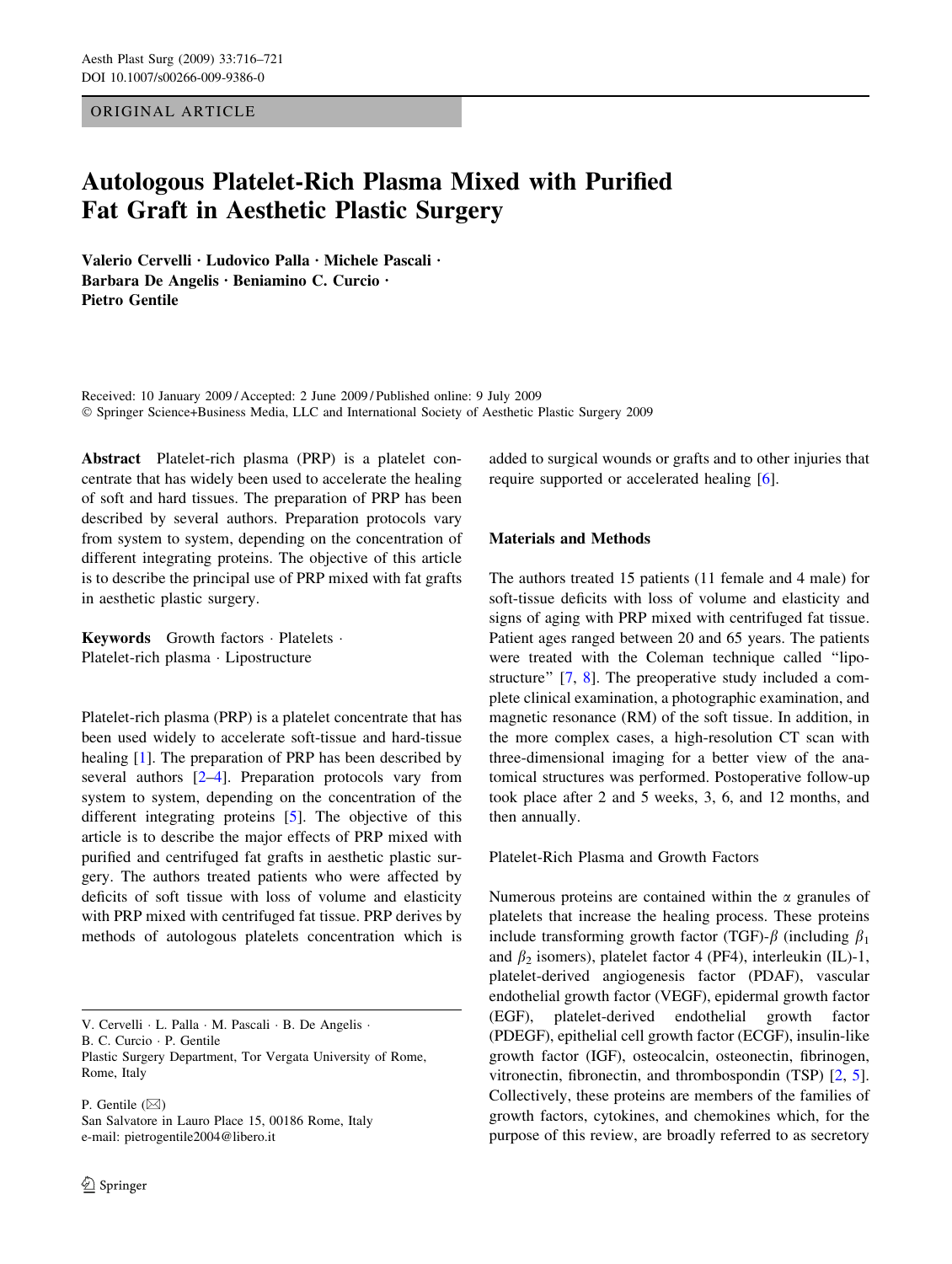<span id="page-1-0"></span>proteins. The many proteins secreted by the activated platelets influence many aspects of wound healing; Anitua et al. [[9,](#page-4-0) [10\]](#page-4-0) have provided a recent, detailed review. Some of the secretory proteins released from platelets are absent in chronic, nonhealing wounds, providing further evidence of their role in wound healing [\[11](#page-4-0), [12\]](#page-5-0).

### Patients

## Case 1

A 46-year-old female presented with a facial deficit of soft tissue. A clinical objective examination showed loss of elasticity and volume in the temporal, zygomatic, orbital, buccal, and mandibular region (Figs. 1, 2, 3 and 4).

In the presence of a transfusional doctor, PRP is prepared with a small volume of blood (18 ml) taken from a peripheral vein. In fact, we observed a law that considered platelet-rich plasma like blood-component in autotransfusional regime. The preparation of PRP with the



Fig. 1 Case 1 preoperative view with areas to be treated marked



Fig. 2 Case 1 left preoperative view. Right postoperative view after augmentation of soft tissue in zygomatic and cheek areas after 9 months



Fig. 3 Case 1 left preoperative oblique view. Right postoperative oblique view



Fig. 4 Case 1 *left* preoperative lateral view. Right postoperative lateral view

Cascade-Esforax System consists of centrifugation at 1100  $g$  for 10 min. The secretion of growth factor begins with platelet activation. The Cascade-Esforax protocol uses  $Ca^{2+}$  to induce platelet activation and exocytosis of the  $\alpha$  granules. Calcium acts as an essential cofactor for platelet aggregation. We obtained 9 ml (average) of PRP and used 0.5-0.3 ml (average) of platelet gel actively mixed with 1 ml of centrifuged tissue, favoring tissue growth by new synthesis of collagen. Platelet gel must be added to the fat tissue within 4-5 min after activation with CaCl. When the PRP is in liquid form, the authors can easily add to the PRP to the adipose tissue, because the spill with a 10 ml syringe with needle into the Luer-Look syringe containing centrifuged fat tissue, and mixed. Conversely, when the PRP is in solid form, the authors find difficulty in the spill into the syringe containing centrifuged fat, because the plunger of the syringe containing the PRP is hampered by the strong consistency of the PRP that prevents leakage through the needle.

The abdominal region was injected with solution based on 1 fl of adrenalin in 500 cc of cold physiological solution and 3 fl of Naropin<sup>TM</sup> 7.5 mg/ml. After 5 min we harvested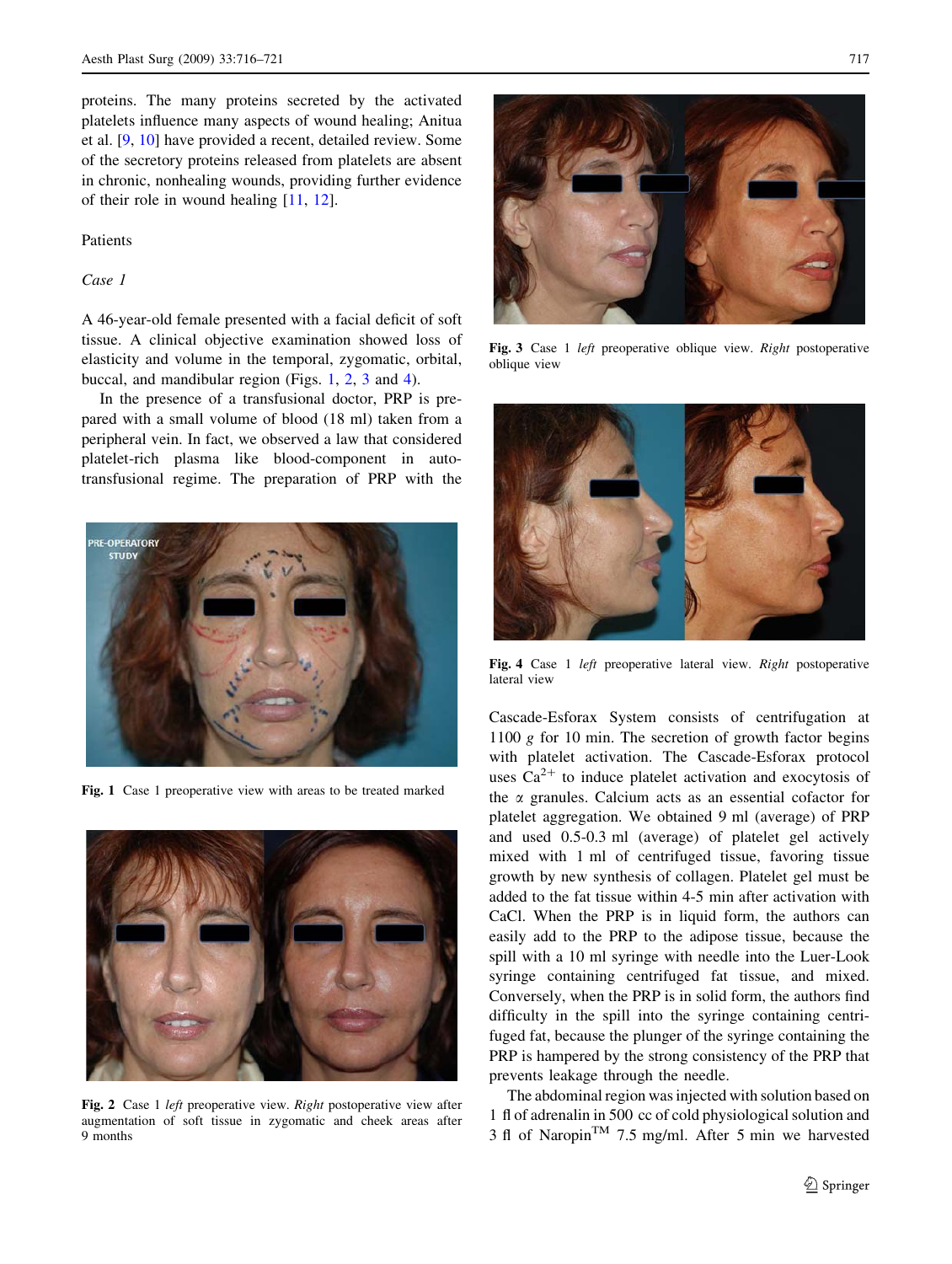180 ml of fat (in general, a variable amount of fat is harvested depending on the size of the defect to be corrected, usually 60-120-180 ml of adipose tissue) from the abdominal region (or in other cases from the lateral portion and/or the medial thighs, knees, hips), using cannulas 3.0-4.0 mm in diameter. Maintaining asepsis we removed the plunger of syringes (10 ml), closed the syringes with their caps, and laid them flat in the sterile centrifuge. The syringes were processed for 3 min at 3000 rpm/min. This procedure yields highly purified fat tissue, preserving the integrity of the walls of the adipocytes but separating the fluid fat portion from the serous bloody part.

In addition, we added 0.3–0.5 ml of liquid PRP (which was previously obtained) in the 10-ml Luer-Look syringe containing centrifuged adipose tissue. These syringes are positioned in the centrifuge vertically without the plungers to facilitate the addition of liquid PRP. After this procedure, the PRP is mixed with the centrifuged fat in the 10-ml Luer-Look syringes and transferred into 1-ml Luer-Look syringes. The PRP mixed with fat tissue is aseptically reinserted using specific microcannulas for implanting (1.5-mm diameter). The location on the face that was to receive the implant was selected by an accurate study of the needed corrections (Fig. [1\)](#page-1-0). The harvested material was implanted in the selected areas in the following quantities:

- 13 ml in the right zygomatic region; 13 ml in the left zygomatic region
- 21 ml in right cheek; 21 ml in left cheek
- 2 ml glabellar area
- 4 ml in the right temporal area; 4 ml in the left temporal area
- 3 ml in the right lower orbital area; 3 ml in the left lower orbital area
- 4 ml in the right nasolabial fold; 4 ml in the left nasolabial fold

We closed the access incisions with 6-0 nylon stitches and applied a compressive bandage. We obtained the desired thickening of the skin but we did not achieve the contour of the face that is obtainable only through wellrepresented subcutaneous tissue.

## Case 2

A 53-year-old female presented with signs of facial aging. The clinical objective examination showed facial asymmetry and loss of elasticity in the zygomatic, orbital, cheek, buccal, and mandibular regions, and lower-eyelid ptosis (Figs. 5 and 6). PRP mixed with fat tissue was used in subcutaneous tissue for the reconstruction of deficient areas.

The abdominal region was injected with a solution based on 1 fl of adrenalin in 500 cc of cold physiological solution and 3 fl of naropyn 7.5 mg/ml. After 5 min we harvested



Fig. 5 Case 2 left preoperative view. Right postoperative view after 11 months



Fig. 6 Case 2 *left* preoperative view. *Right* postoperative view

120 ml of fat from the abdominal region. The harvested material, mixed with PRP, was implanted in the selected areas in the following quantities:

- 12 ml in the right zygomatic region; 12 ml in the right zygomatic region
- 18 ml in the right cheek; 18 ml in the left cheek
- 3 ml in the right nasolabial fold; 3 ml in the left nasolabial fold
- 2 ml in the right lower orbital area; 2 ml in the left lower orbital area

#### Case 3

A 21-year-old female presented without signs of facial aging and deficit of soft tissue. The objective was augmentation of the zygomatic, cheek, buccal, and mandibular regions (Figs. [7](#page-3-0), [8](#page-3-0) and [9\)](#page-3-0). PRP mixed with fat tissue was used.

The abdominal region was injected with solution based on 1 fl of adrenalin in 500 cc of cold physiological solution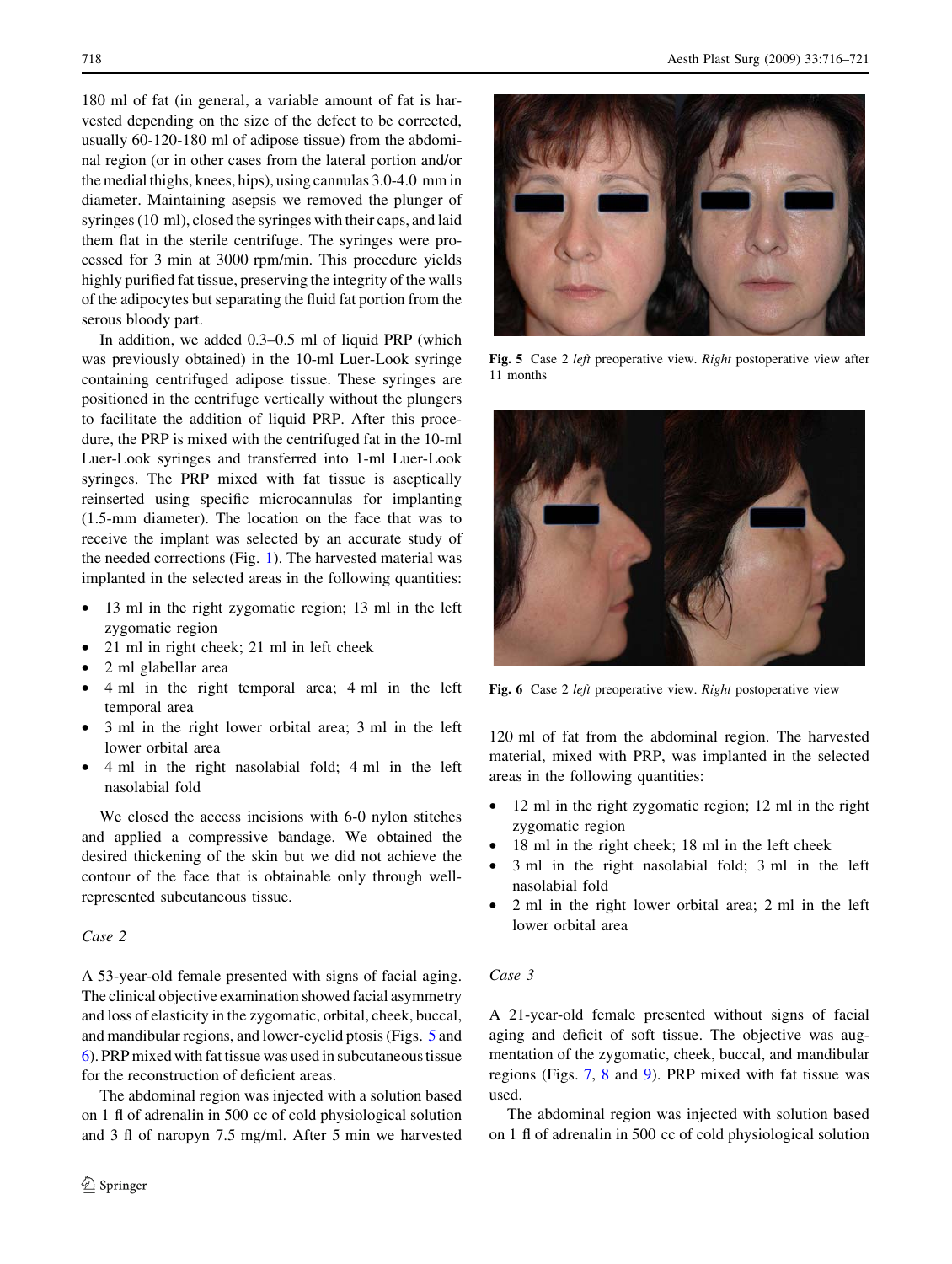<span id="page-3-0"></span>

Fig. 7 Case 3 left preoperative view. Right postoperative view after 15 months



Fig. 8 Case 3 left preoperative lateral view. Right postoperative lateral view

and 3 fl of naropyn 7.5 mg/ml. After 5 min we harvested 120 ml of fat from the lateral and medial portions of the thighs. The harvested material, mixed with PRP, was implanted in the selected areas in the following quantities:

- 16 ml in the right zygomatic region; 16 ml in the left zygomatic region
- 22 ml in the right cheek; 22 ml in the left cheek
- 5 ml in the buccal rime
- 4 ml in the right nasolabial fold; 4 ml in the left nasolabial fold

### Discussion

We feel that there are new issues about the selection of the most appropriate face rejuvenation methods. There are many publications regarding the use of fat grafts in plastic surgery: Guerrerosantos et al. [[13\]](#page-5-0) reported the use of fat tissue in patients affected by Romberg syndrome disease



Fig. 9 3D facial study

and facial defects. Based on the facial tissue depression, they separated their cases into four types: For types 1 and 2 they used only fat grafts; for types 3 and 4, according to the case, they used a combined procedure of cartilage and bone graft, free dermis fat graft, and galeal flaps. In addition, they recently reported interesting cases treated with rhytidoplasty combined with pursing plication suspension sutures and lipoinjection. This combination of procedures provides a three-dimensional aesthetic improvement in contour and volume, has a short convalescence and recovery time, and offers less risk for complications, especially in the facial nerve [[14\]](#page-5-0).

Nowadays, the lipostructure technique is an alternative to the mid-face lift, augmentation malarplasty, or augmentation genioplasty with prostheses. Lipostructure evolved from lipofilling and is better known as Coleman's technique [\[15](#page-5-0)]. It yields not only an increase in volume by utilizing autologous fat, but it also rectifies scars of any kind, including surgical ones. Fat is harvested using thin cannulas with a specific tip designed not to damage adipocytes. An aseptic environment is mandatory to guarantee results. The cannulas are connected to a syringe whose negative intake is controlled by the surgeon to obtain a vital harvest, ideal for transplantation. According to Coleman [\[15](#page-5-0), [16](#page-5-0)] and the literature, after harvesting, the fat is processed in a centrifuge at 3000 rpm/min for 3 min. The obtained fat tissue is highly purified; the adipocytes are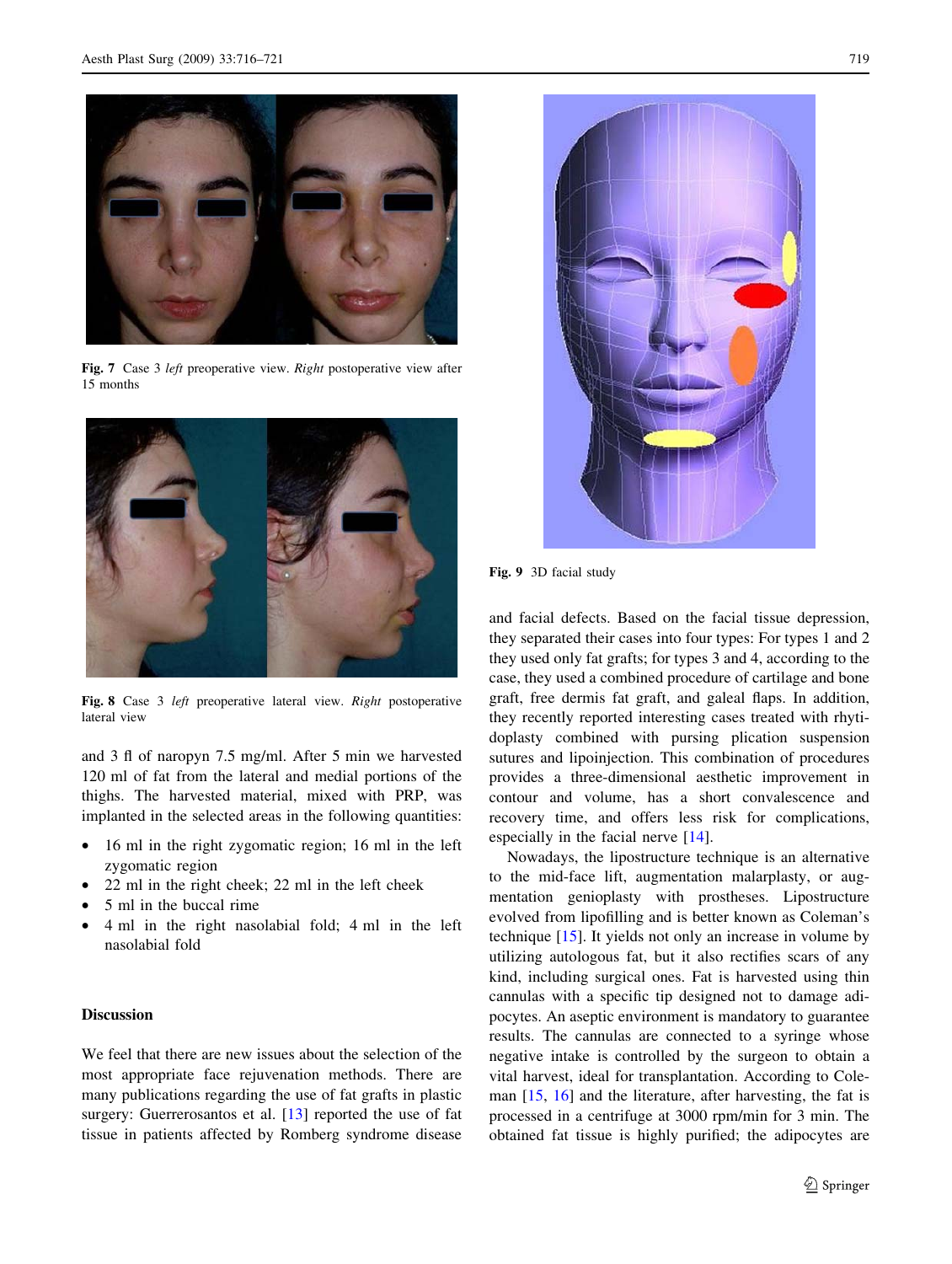<span id="page-4-0"></span>perfectly separated from the oily component but the integrity of membranes is maintained. This result is not obtainable with lipofilling. The harvested fat, purified from the serous bloody compound, is ready to be implanted. In this step, we add the obtained platelet-rich plasma to the fat tissue and the mixed tissue is implanted at different levels in small tunnels, previously created, forcing the cannulas with precise controlled movements. Small quantities of fat cells, one or two at a time, are left in the exiting movement of the cannulas to create a large grid to favor a correct vascular development around each fat cell. Layers of aligned single cells are placed to increase the contact surface between the receiving tissue and the implant. This technique is fundamentally important; it allows each single layer deposited to survive during the few days necessary for the growth of blood vessels which will nourish them permanently [\[16](#page-5-0)]. Compared with lipofilling, fat cells are deposited in rows and survival of the implants is more probable due to reduction of fat necrosis due to the improved vascular development in the implanted area.

Platelets isolated from peripheral blood are an autologous source of growth factors. When platelets, in a concentrated form, are added to graft materials, there is a more predictable outcome. Platelet-rich plasma is an easily accessible source of growth factors for supporting bone and soft-tissue healing. The use of PRP in place of recombinant growth factors has several advantages: growth factors obtained from platelets not only have their own specific effect on tissues but also interact with other growth factors, resulting in the activation of gene expression and protein production [3, [17](#page-5-0), [18](#page-5-0)]. Therefore, the properties of PRP are based on the production and the release of multiple growth and differentiation factors upon platelet activation. These factors regulate and stimulate the healing process, and they play an important role in regulating cellular processes such as mitogenesis, chemotaxis, differentiation, and metabolism [4, [19,](#page-5-0) [20\]](#page-5-0).

In general, platelet concentrates are blood-derived products used for the prevention and treatment of hemorrhages due to serious thrombopenia of the central origin. PRP is an autologous modification of fibrin glue, which has been described and used in various applications with apparent clinical success. PRP obtained from autologous blood is used to deliver growth factors in high concentrations to the site of bone defects or a region requiring augmentation [3]. We described our experience with the use of PRP mixed with fat grafts in patients affected by facial aging characterized by atrophy of the subcutaneous tissue and deficits of soft tissue with loss of volume and elasticity; in the advanced stage the face is very emaciated, skin is very thin and crinkled, and sebaceous glands are atrophic. The most obvious sign is loss of facial fullness

and loss of three-dimensional parameters (atrophy of orbital, palpebral, zygomatic, cheek, and masseter muscle).

## **Conclusions**

We used 0.3-0.5 ml (average) of platelet-rich plasma actively mixed with 1 ml of centrifuged fat tissue for reconstructing the three-dimensional projection of the face contour, restoring the superficial density of facial tissues. Objective examinations after 18 months showed excellent aesthetic improvement, with facial tissue depression alleviated and the emotional status of the patients improved. The results we obtained prove the efficacy of combining these two treatments and the satisfaction of the patient confirms the quality of the work.

#### References

- 1. Marx ER (1999) Platelet-rich plasma: a source of multiple autologous growth factors for bone grafts. In: Lynch SE, Genco RJ, Marx RE (eds) Tissue engineering, applications in maxillofacial surgery and periodontics. Quintessence Publishing Co, Inc, Hanover Park, IL, pp 71–82
- 2. Schwartz Z, Somers A, Mellonig JT, Carnes DL Jr, Dean DD, Cochran DL, Boyan BD (1998) Ability of commercial demineralized freeze-dried bone allograft to induce new bone formation is dependent on donor age but not gender. J Periodontol 69: 470–478
- 3. Carlson ER (2000) Bone grafting the jaws in the 21st century: the use of platelet-rich plasma and bone morphogenetic protein. Alpha Omegan 93:26–30
- 4. Garg AK (2000) The use of platelet-rich plasma to enhance the success of bone grafts around dental implants. Dental Implantol Update 11:17–21
- 5. Appel TR, Potzsch B, Muller J, von Lindern JJ, Bergi SJ, Reich RH (2002) Comparison of three different preparations of platelet concentrates for growth factor enrichment. Clin Oral Implants Res 13:522–528
- 6. Marx RE, Carlson ER, Eichstaedt RM, Schimmele SR, Strauss JE, Georgeff KR (1998) Platelet rich plasma: growth factor enhancement for bone grafts. Oral Surg Oral Med Oral Pathol Oral Radiol Endod 85:638–646
- 7. Eby BW (2002) Platelet-rich plasma: harvesting with a singlespin centrifuge. J Oral Implantol 28:297–301
- 8. Sonnleitner D, Huemer P, Sullivan DY (2000) A simplified technique for producing platelet-rich plasma and platelet concentrate for intraoral bone grafting techniques: a technical note. Int J Oral Maxillofac Implants 15:879–882
- 9. Anitua E, Sanchez M, Zalduendo MM, de la Fuente M, Prado R, Orive G, Andia I (2009) Fibroblastic response to treatment with different preparations rich in growth factors. Cell Prolif 42(2): 162–170
- 10. Anitua E, Andı`a I, Ardanza B, Nurden P, Nurden At (2004) Autologous platelets as a source of proteins for healing and tissue regeneration. Thromb Haemost 91(1):4–15
- 11. Weibrich G, Kleis WK (2002) Curasan PRP kit vs. PCCS PRP system: collection efficiency and platelet counts of two different